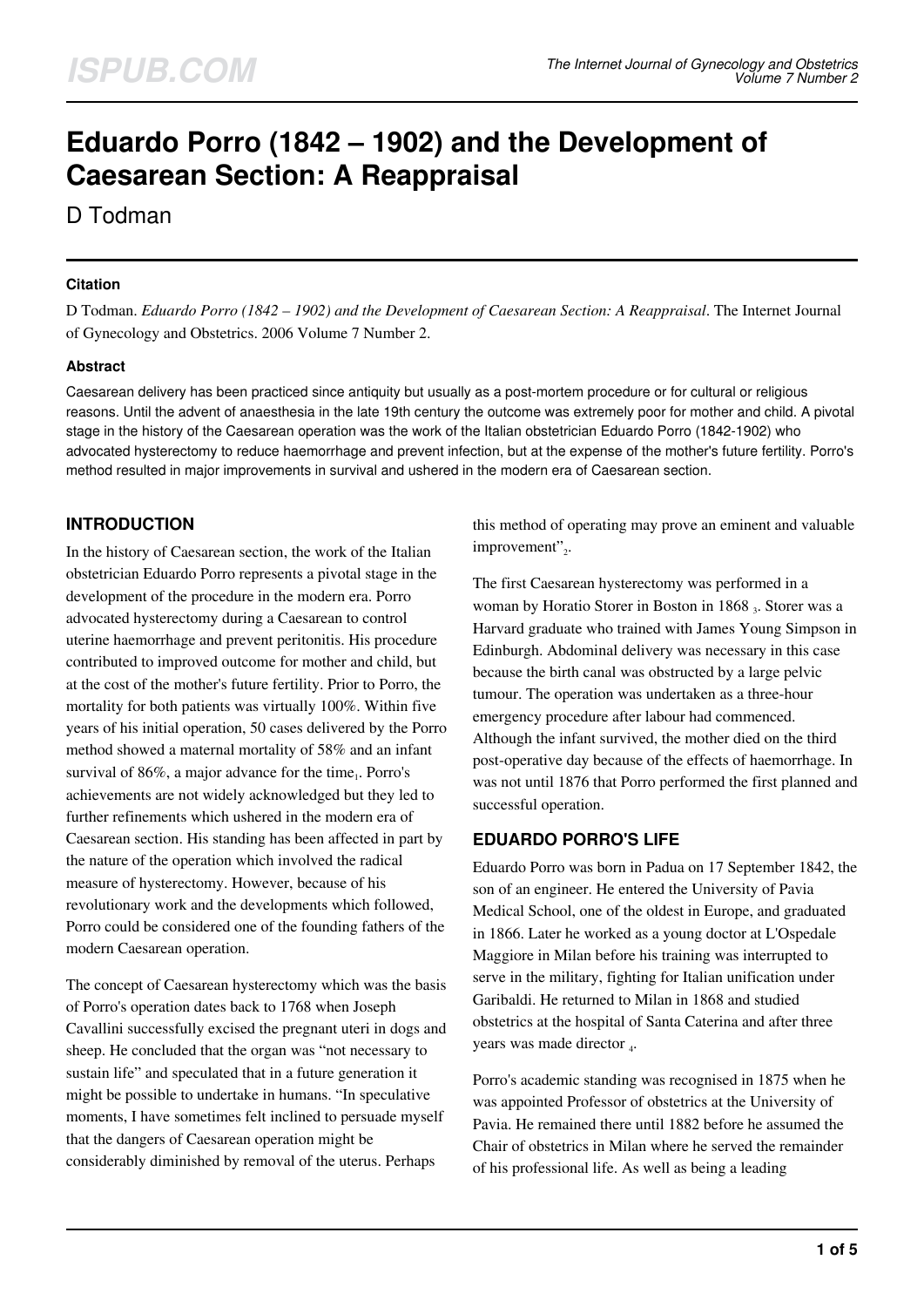obstetrician in Europe in the late nineteenth century, he was also involved in politics and liberal democracy and in 1891 was elected to the Italian Senate. Apart from his seminal study on Caesarean section, he published little in the remainder of his professional life. In 1902 he sustained an accidental hand wound while operating on an infected patient and died from the complications of sepsis in that same year.

## **PORRO'S FIRST OPERATION**

In 1876, Eduardo Porro reported the first Caesarean hysterectomy in which both infant and mother survived  $<sub>5</sub>$ .</sub> Storer's operation eight years earlier had been an emergency procedure with the decision to amputate the uterus as a last minute life saving measure to prevent haemorrhage. Porro's operation however was a carefully planned and executed undertaking in more optimal conditions. Although Storer later reported his case, it was largely unrecognised in his day. Porro on the other hand documented his operation in a publication the following year in a paper of 63 pages. It attracted widespread interest throughout the world and became known as Porro's operation.

Porro's paper describes the case in great detail. The mother was a 25-year-old primigravid dwarf Julia Cavillini who was referred to Porro's clinic in Pavia because of a suspected malformed pelvis. She had suffered from rickets between the ages of three and ten and during this period was unable to support herself in the erect position without assistance. She was 148 centimetres tall and had the characteristic bony features of rickets including bowlegs, scoliosis and the right iliac crest was four centimetres higher than the left. Porro also noted the pelvis was narrowed in all planes with a diagonal conjugate of seven centimetres. In addition spondylolisthesis of the lumbar spine resulted in a form of roof over the pelvic inlet. He wrote, "It was obvious that absolute disproportion existed and that caesarean section was mandatory."

Porro consulted with his colleagues in Pavia and all concurred that vaginal delivery was impossible even with embryotomy. He discussed the case with the Bishop of Pavia who consented on religious grounds to the procedure being performed. His plan was to amputate the uterus through an abdominal incision if he encountered serious haemorrhage during the delivery.

Julia Cavillini was admitted to hospital on May 21 prior to labour. Her membranes were ruptured and chloroform anaesthesia was administered. He records in his paper "at

4.51 pm we began to cut through the abdominal wall, layer by layer through a 12 centimetre incision in the linear alba. After the peritoneal cavity was opened, the uterus was immediately incised, in the same direction and to the same extent as the abdominal incision. Unable to deliver the foetal head with my right hand in the uterus, I finally reached up, grasped and delivered the right leg and thigh, the left leg, trunk, arms and head followed immediately. We extracted a large (3300 gram) female infant alive, healthy, well formed and crying spontaneously. After tying and dividing the umbilical cord we proceeded to extract the placenta, which we removed intact, together with the major portion of the membranes."

The uterus bled profusely from its cut edges and could not be controlled by a suture. Porro noted, "It was providential that we had made all the preparation necessary for hysterectomy; otherwise the patient would surely have died." The uterus was held up out of the abdominal wound and a wire snare of Cintrat at the level of the internal os was pulled up tightly and after blood flow was completely shut off, the uterus was excised above the ligature. He proceeded to peritoneal toilet using Lister's carbolized sponges, removed blood clots and then the uterine stump was incorporated into the lower part of the abdominal wound. The post-operative course was marked by a vulvovaginitis, sacral ulcers and suppuration of the abdominal wound as well as a urinary infection. The snare over the gangrenous portion of the uterine stump was removed on day four as was the vaginal drain. Both mother and infant survived and Porro's paper contains a plate of Julia Cavillini during her convalescence.(Figure 1) Soon after at the medical congress of Turin, Porro proclaimed, "I believe that the day is not far off in which medical science will pronounce its solemn verdict approving utero-ovarian amputation in every case of Caesarean section."

## **DEVELOPMENTS AFTER PORRO**

Porro's paper "Dell'amputazione utero-ovarica come complemento de taglio cesereo" attracted widespread interest throughout the obstetric community worldwide  $_5$ . Not long after, Inzana and Previtali in Italy and Hegar in Germany presented case reports of caesarean hysterectomy. Numerous modifications of the technique were proposed but it quickly became known as Porro's operation. Muller in Switzerland advocated the removal of the uterus from the peritoneal cavity and elevation onto the abdominal wall before making the hysterectomy incision. By 1880 Robert Harris collected 50 cases of Caesarean hysterectomy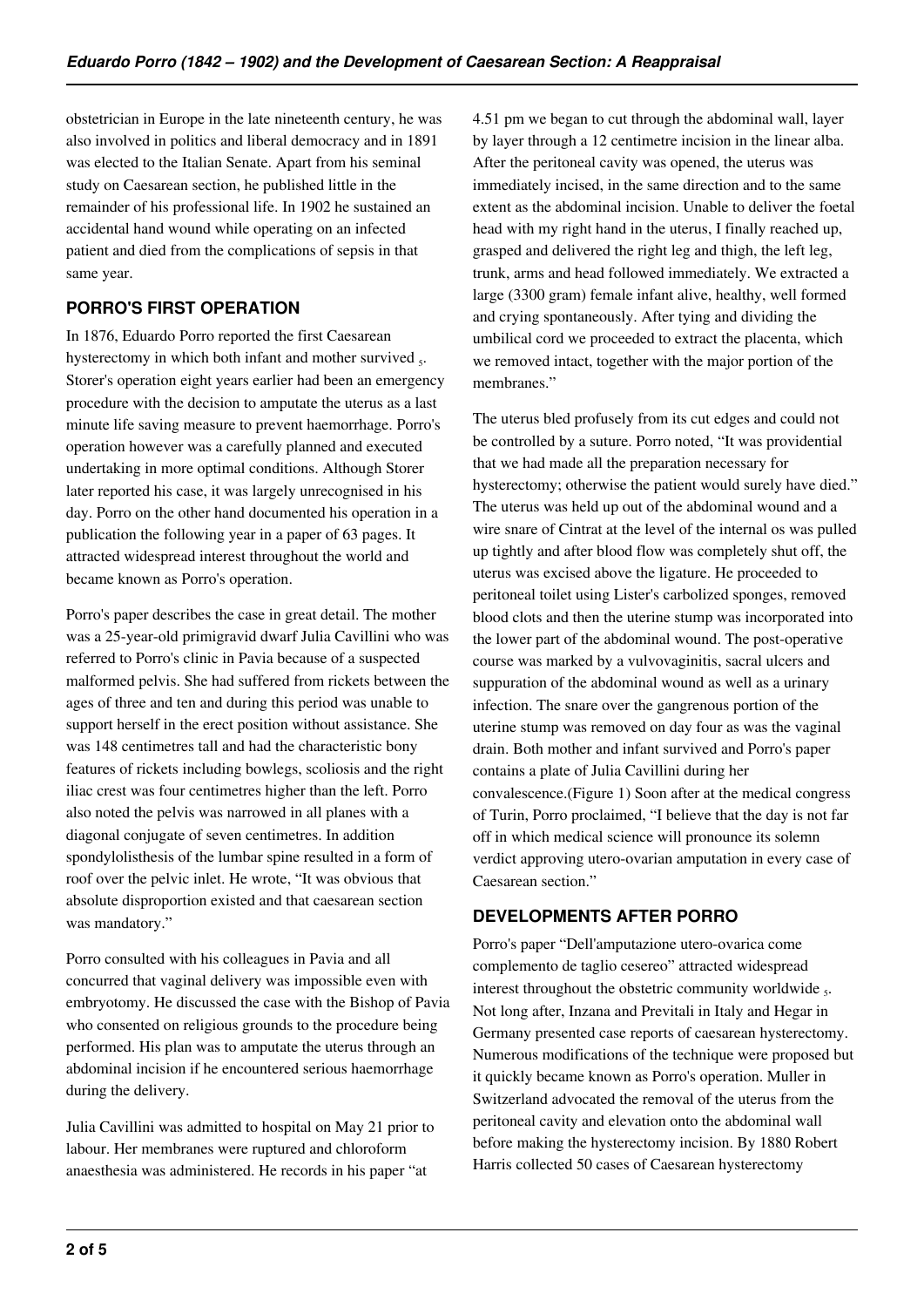worldwide <sub>1</sub>. The maternal mortality was 58% and foetal mortality was 86%, which represented a major advance in survival from earlier attempts.

Richardson in the United States performed the first procedure in 1881. This was also undertaken on a young dwarf and he utilised Muller's technique of exteriorizing the uterus. The first successful Caesarean hysterectomy in Great Britain was undertaken by Godson and published in the British Medical Journal as 'Porro's Operation' in 1884<sub>6</sub>. Tait in Birmingham recommended exteriorization of the uterus and suture of the cervical stump to the abdominal wall  $_2$ .

The Porro hysterectomy had only a short period of popularity as Max Sänger drew attention to the importance of accurate uterine closure by deep and superficial sutures  $_7$ . Sänger's technique was a median incision of the uterus (the classical incision) and careful stitching of the wound with silver wire suture material. Major advances in the early twentieth century led to further reductions in maternal death from the operation. Murdoch Cameron in Glasgow championed Sänger's technique whilst James Munro Kerr of Glasgow and Frank and Sellheim pioneered the lower segment transverse operation. Through the twentieth century improvements in patient care established the Caesarean section as a safe procedure as an emergency and elective operation. From the early twentieth century, blood transfusions had become more widely available whilst the use of sulphonamides (1935) and penicillin (1941) has substantially reduced poor outcomes from sepsis. Caesarean hysterectomy is still occasionally undertaken in modern obstetric practice. In the non-emergency setting, indications arise for cases of invasive cervical malignancy or uterine tumours. In emergency setting, uncontrolled haemorrhage due to coagulopathy or overwhelming infection may sometimes lead to this procedure  $_8$ .

Caesarean section has undergone major transformation in the era of anaesthesia. The figure of Eduardo Porro stands at a pivotal point in this long history. Porro's academic background in obstetrics and careful clinical method utilising the principles of Lister resulted in the first successful outcome for mother and infant in the early modern era. At the time it attracted widespread interest with many leading obstetricians throughout the world undertaking his operation and modifying the methodologies. With improved surgical techniques and medical and nursing care, caesarean section is now regarded as a safe and effective procedure.

The achievements of Eduardo Porro are not widely recognised. In the historical development of Caesarean section the work of other leading figures such as Sänger, Tait and Kerr is more often cited. Porro's reputation may have suffered in part because of the extreme nature of his procedure which involved hysterectomy with loss of the mother's future fertility. This is overshadowed by the demonstration that it was a life-saving procedure capable of delivery of a living infant. Also although enthusiastically taken up at the time, it was largely superceded by the 1890's and Porro himself made few other contributions to obstetric practice. Nonetheless it is clear that his operation was based on scientific study and carefully planned in discussion with his peers and religious authorities. Whilst many obstetricians in the late 19th and earl 20th century made important contributions and modifications, the operation of Porro was pivotal in the path towards Caesarean becoming a safe procedure. For these reasons the figure of Eduardo Porro stands as the pioneer and one who could be regarded as one of the founding fathers of the modern Caesarean section.

#### **Figure 1**

Figure 1: Plate from Porro's paper showing Julia Cavillini in convalescence following Caesarean section.



#### **References**

1. Harris RP, Results of the first fifty cases of "caesarean ovarohysterectomy", 1869-1880. Am J Med Sci 1880; 80:129.

2. Young JH, Caesarean Section. The History and Development of the Operation from Earliest Times. London: HK Lewis. 1944.

3. Storer HR, Successful removal of the uterus and both ovaries by abdominal section; the tumour, fibro-cystic, weighing thirty-seven pounds. Am J Med Sci 1866; 51:110-139.

4. Castelli G, Eduardo Porro. L'Ospedale Maggiore. 1938; 26:34-45.

5. Porro E, Dell' amputazione utero-ovarica come complemento di taglio cesereo. Ann univ med e chir (Milan) 1876; 237289-351.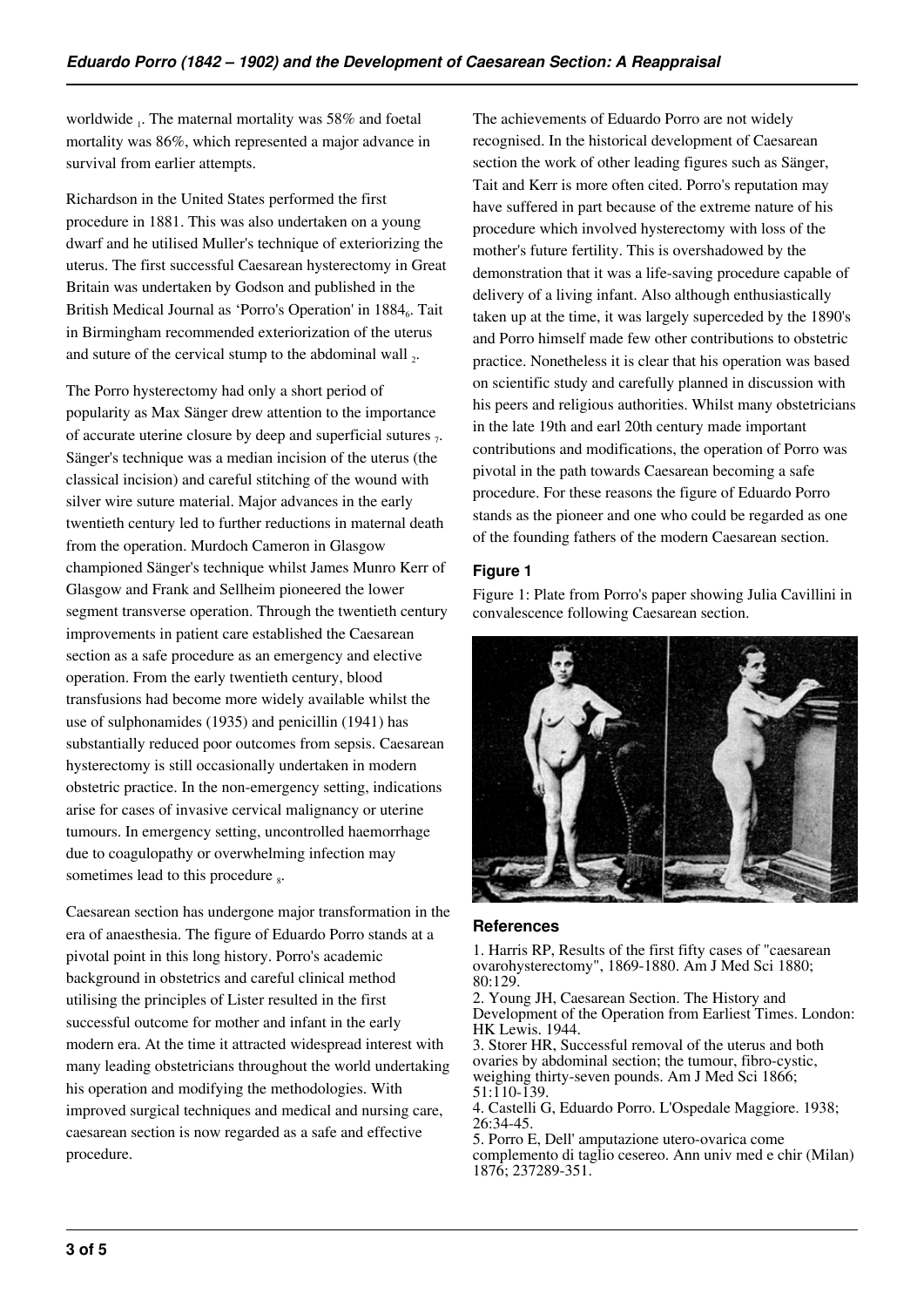6. Godson C, "Porro's Operation". Brit med J.1884; 1:142 7. Sänger M, Der Kaiserschnitt. Arch Gynakol. 1882; 19:370 8. McDonald PC et al, Williams Obstetrics 20th Ed. New York: Appleton and Lange. 1996.